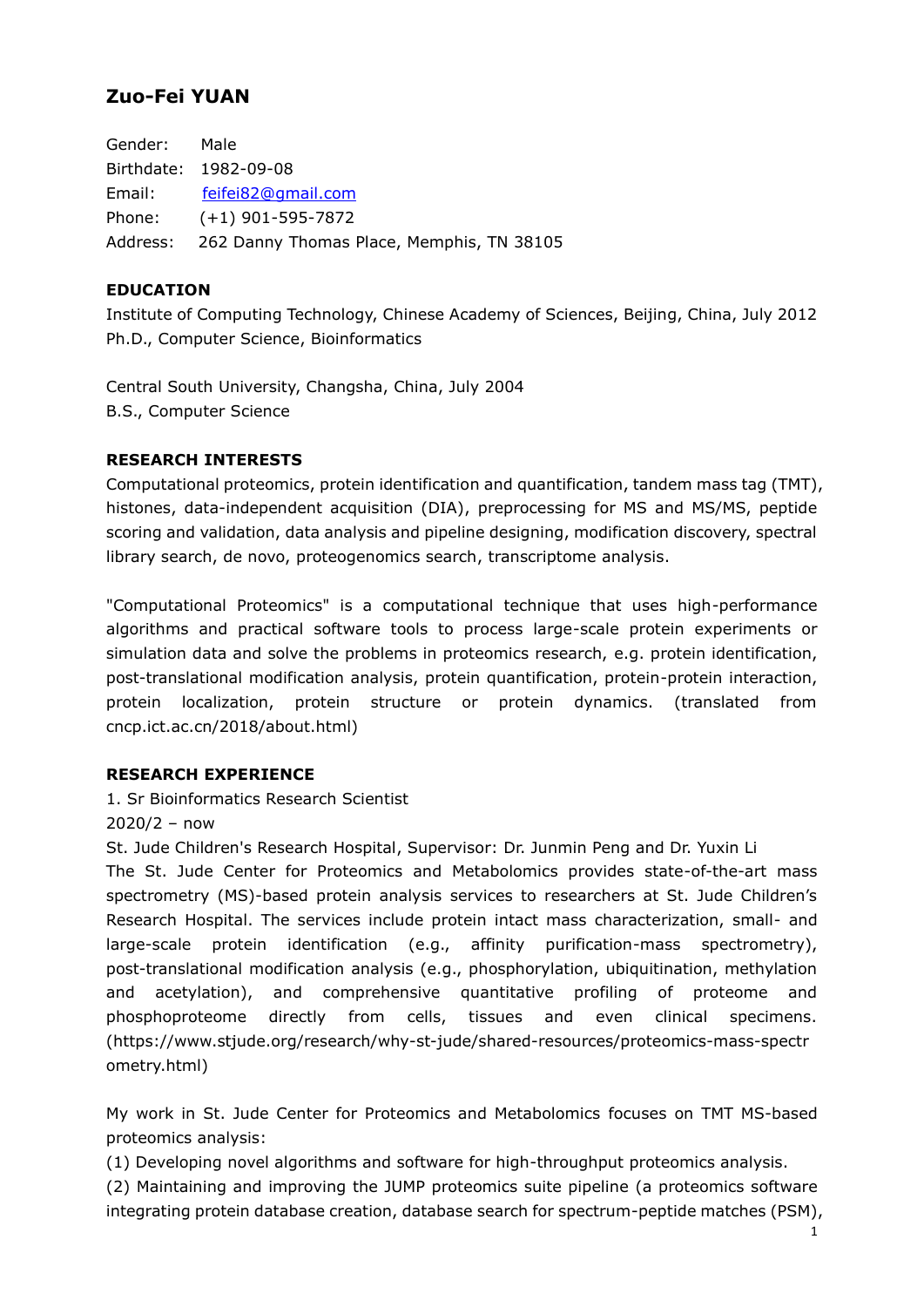PSM filtering, protein posttranslational modification (PTM) site localization, and protein quantification).

(3) Delivering high-quality results of quantitative proteomics and bioinformatics analysis to St. Jude researchers.

## 2. Research Associate

## 2017/11 – 2019/9

Perelman School of Medicine, University of Pennsylvania (UPENN), PI: Dr. Benjamin Garcia Dr. Garcia has pioneered high-throughput "bottom-up" proteomic methods for detection of histone PTMs and quantitative comparison of multiple cellular states, and "middle down" proteomic approaches that facilitate computation of specific combinatorial histone proteoforms. These methods have made unique impact in chromatin biology and epigenetics research, and have been fully embraced by a growing number of research groups from all over the world. (https://www.asms.org/about-asms-awards/biemann-medal)

My work in Garcia Lab focused on MS-based proteomics and histone data analysis:

(1) Developing the computational platform for processing Epi-Proteomics mass spectrometry data - EpiProfile.

(2) Developing the pipeline to discriminate and quantify isobaric phosphopeptides - ISOMER. Note: EpiProfile is an essential tool for histone data analysis and is widely used by researchers in hospitals and institutes for disease and cancer studies.

#### 2017/11 – 2019/9

Children's Hospital of Philadelphia (CHOP), PI: Dr. Kathrin Bernt, Dr. Richard Aplenc Dr. Bernt is an Attending Physician at CHOP, and Assistant Professor at UPENN. Her research program is devoted to developing new therapies for children with leukemia. Specifically, her laboratory focuses on epigenetic therapies involving a group of proteins called histones.

My work in Bernt Lab focused on MS-based histone data analysis and RNA-seq data analysis. For the first time over, we can comprehensively analyze histone modifications in childhood leukemia. Novel therapeutic approaches to leukemia therapy are urgently needed. Identifying novel disease mechanisms and targets will be critical to this effort.

Dr. Aplenc is a Professor of Pediatrics in the Department of Pediatrics as well an Assistant Vice President and Chief Clinical Research Officer at CHOP. He is directing a large proteomic study aimed at identifying novel receptors on surface of acute myeloid leukemia (AML) cells that can serve as targets for CAR-T cell therapy for AML.

My work in Aplenc Lab focused on proteomics data analysis and RNA-seq data integration. Specifically, I am responsible for the entire proteomics workflow and use it to identify previously undiscovered cell surface proteins. In addition, I play a crucial role in the integration of proteomic data with RNA-seq data which are obtained on these patient samples. Strong computational background is absolutely essential to the success of the project.

#### 3. Postdoc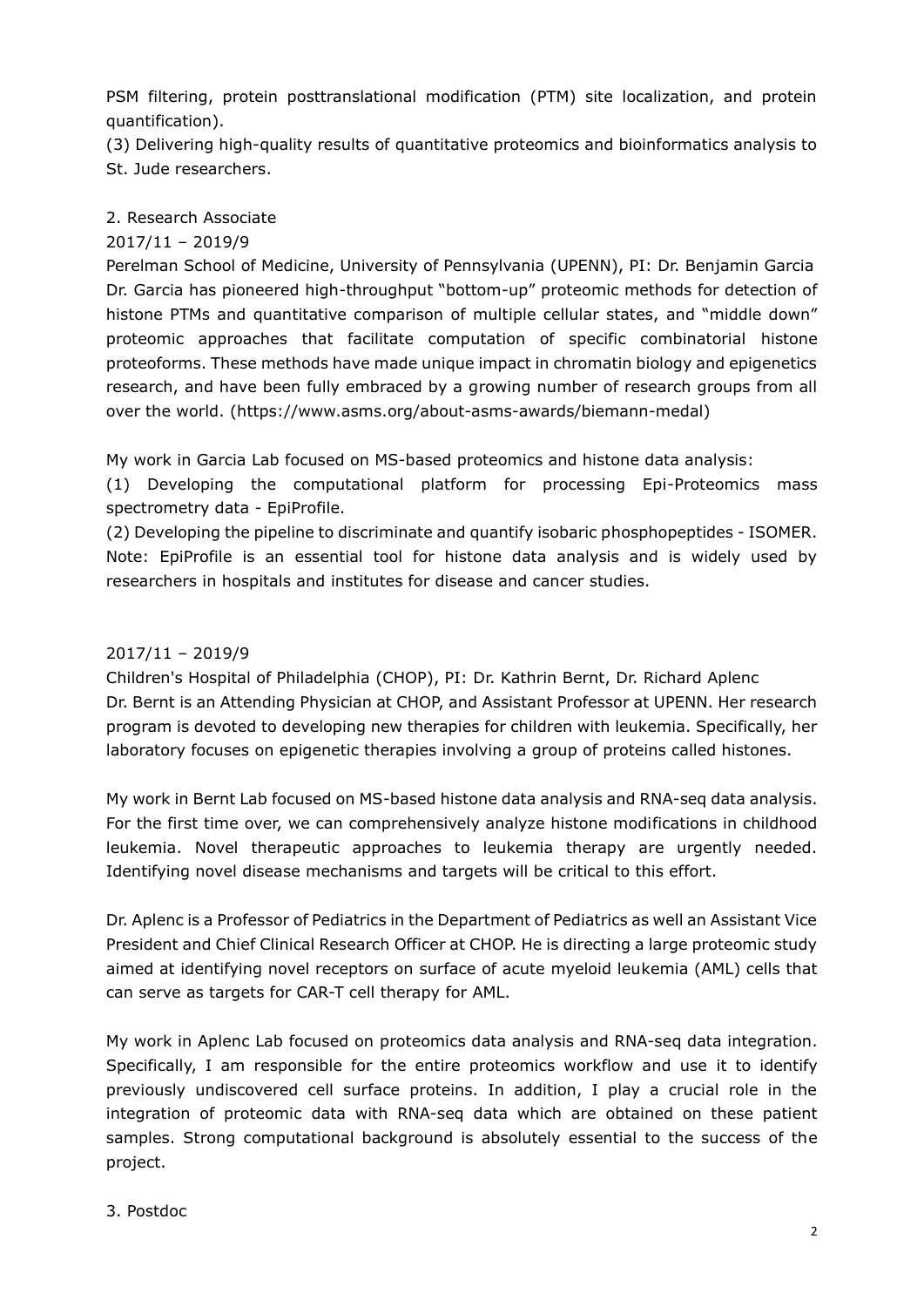# 2012/11 – 2017/10

Perelman School of Medicine, University of Pennsylvania, PI: Dr. Benjamin Garcia My work in Garcia Lab focused on characterizing and quantifying histone and protein modifications:

(1) Developed an accurate computational approach to quantify histone modifications, obtained the layouts (i.e. the time relationship) of histone modifications, and discriminated isobaric peptides with modifications due to their time overlapping.

(2) Developed lots of data analysis workflows: histone peptide identification, modifications site localization, open database searching, and SILAC and TMT labeling and label-free quantification.

# 4. Ph.D. Candidate

# 2004/9 – 2012/7

Institute of Computing Technology, Chinese Academy of Sciences, Advisor: Dr. Si-Min He Dr. He is an expert in Computational Proteomics. Since 2002 He Lab has focused on developing pFind Studio, a computational solution for mass spectrometry-based proteomics. The search engine Open-pFind was published in Nature Biotechnology in 2018 and was selected for the top ten breakthroughs of Chinese bioinformatics in 2018.

My work in He Lab focused on MS-based computational proteomics:

(1) Accurate Determination of Monoisotopic Peaks in High-resolution Mass Spectra: developed an effective approach to judge overlapping isotopic clusters, designed a new scoring function to identify co-eluted peptides, and proposed a universal approach to validate methods for monoisotopic peak determination.

(2) In-depth Analysis of Massive Spectral Data: initiated an analysis pipeline that includes preprocessing, modification discovery, parameter determination by pre-search, the second database search and filtering, spectral library search, proteogenomics search, sample comparison, and cloud computing.

(3) Initiating the Application of pFind at the Institute of Zoology, Chinese Academy of Sciences: made pFind as a fast, convenient, and functional identification studio outside pFind team for the first time.

Additional professional experience:

(1) The Third MaxQuant Summer School in Max Planck Institute of Biochemistry (2011)

(2) The First China Workshop on Computational Proteomics (2010)

#### **REVIEWER**

1. Bioinformatics, 2. Genomics Proteomics and Bioinformatics, 3. Molecular & Cellular Proteomics, 4. Analytical Chemistry, 5. Journal of Proteome Research, 6. Journal of Proteomics, 7. Proteomics Clinical Applications, 8. Chemical Research in Toxicology, 9. Computational and Structural Biotechnology Journal, 10. Journal of The American Society for Mass Spectrometry, 11. BMC Systems Biology, 12. Asia Pacific Bioinformatics Conference.

#### **TALKS**

2. Yuan, Z. F.; Sidoli, S.; Kulej, K.; Garcia, B. A., ISObaric Modification Extraction and Resolvement (ISOMER). 67th American Society for Mass Spectrometry (ASMS) 2019. ASMS was formed in 1969 to promote and disseminate knowledge of mass spectrometry and allied topics, which is attended by more than 6,500 scientists. Dr. Garcia is the recipient of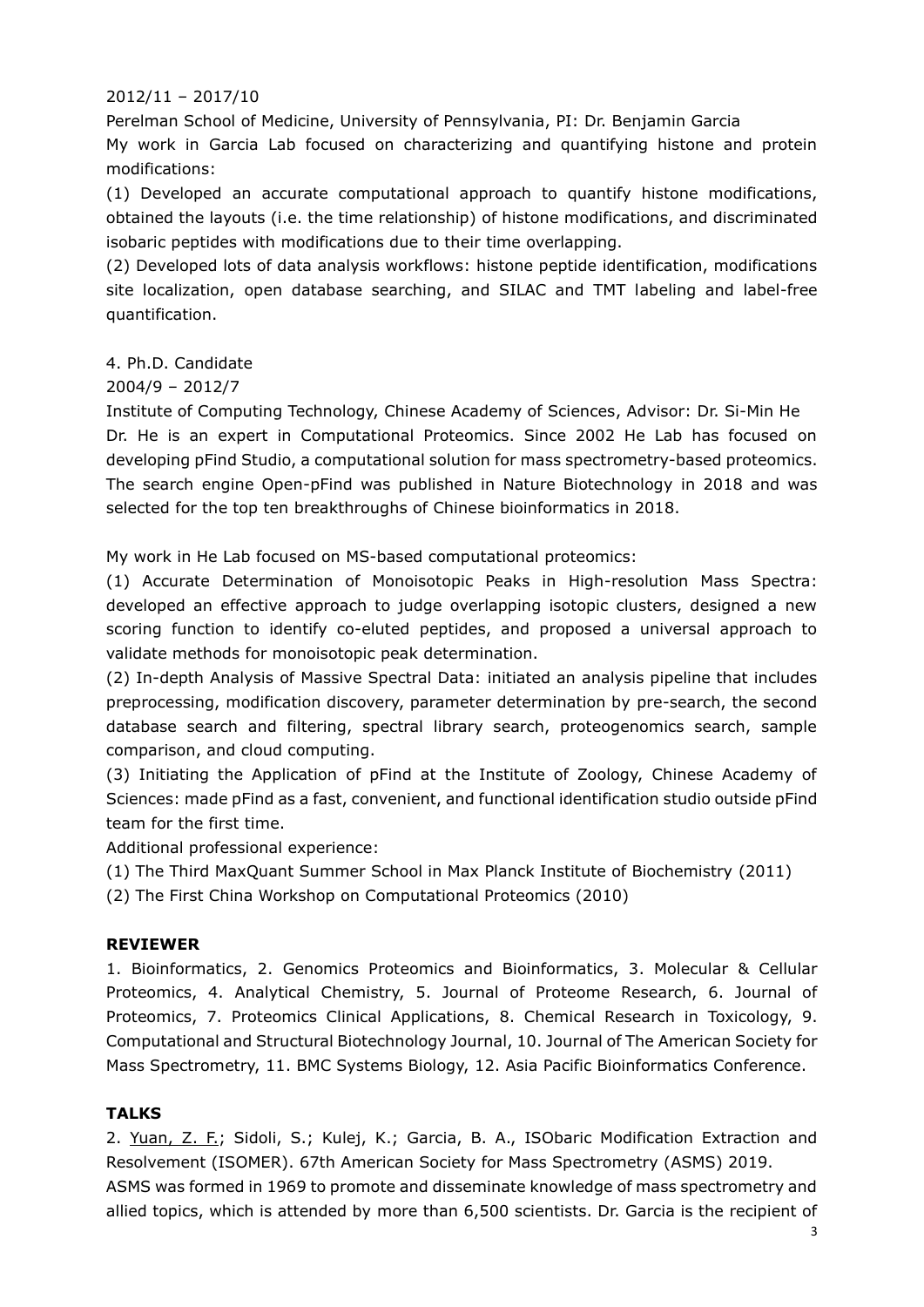the 2018 Biemann Medal for contributions to elucidation of the "histone code", the set of posttranslational modifications (PTMs) to histone proteins that are thought to regulate gene expression.

My talk focused on discriminating and quantifying phosphorylated peptide isomers. Phosphorylation plays an important role in the regulation of protein function. It is very common that there are multiple possible phosphorylation sites on a peptide. How to discriminate and quantify these different sites is the critical point, because they are expected to have different functions.

1. Yuan, Z. F., Demonstrating the relationship of epi-proteomics, whole-proteomics, and phospho-proteomics. 5th China Workshop on Computational Proteomics (CNCP) 2018. CNCP has been held every two years since 2010 by the pFind team in the Institute of Computing Technology of the Chinese Academy of Sciences, which is attended by more than 150 scientists. The main topic is about high-throughput protein identification, quantification, interaction, and structure based on mass spectrometry, including both the dry labs (computational) and the wet labs (experimental), and other omics labs (e.g. genomics, transcriptomics).

My talk focused on demonstrating the relationship of epi-proteomics, whole-proteomics, and phospho-proteomics. Generally, we do the research in each individual proteomics. What if we build the networks between these multiomics data? It will be very clear to find out the relationship between histone modifications and regulated genes. Then it can be used as a direction for drugs' treatment. Therefore, the workflow will build up a bridge to connect foundation research and clinical application.

# **POSTERS**

7. Yuan, Z. F.; Sidoli, S.; Marchione, D. M.; Simithy, J.; Janssen, K. A.; Szurgot, M. R.; Garcia, B. A., EpiProfile 2.0: A Computational Platform for Processing Epi-Proteomics Mass Spectrometry Data. 15th United States Human Proteome Organization (US HUPO) 2019 (Lightning Talk & Poster).

6. Yuan, Z. F.; Sidoli, S.; Garcia, B. A., Evaluation of database searching engines for accurate identification of histone post-translational modifications. 66th American Society for Mass Spectrometry (ASMS) 2018 (Poster).

5. Yuan, Z. F.; Sidoli, S.; Fujiwara, R.; Kulej, K.; Garcia, B. A., Discriminating isobaric phosphopeptides using data-independent acquisition mass spectrometry. 65th American Society for Mass Spectrometry (ASMS) 2017 (Poster).

4. Yuan, Z. F.; Sidoli, S.; Lin, S.; Wang, X. S.; Bhanu, N. V.; Garcia, B. A., Decoding histone post-translational modifications by bottom-up mass spectrometry. 64th American Society for Mass Spectrometry (ASMS) 2016 (Poster).

3. Yuan, Z. F.; Sidoli, S.; Lin, S.; Wang, X. S.; Bhanu, N. V.; Garcia, B. A., Decoding histone post-translational modifications by bottom-up mass spectrometry. 12th United States Human Proteome Organization (US HUPO) 2016 (Poster).